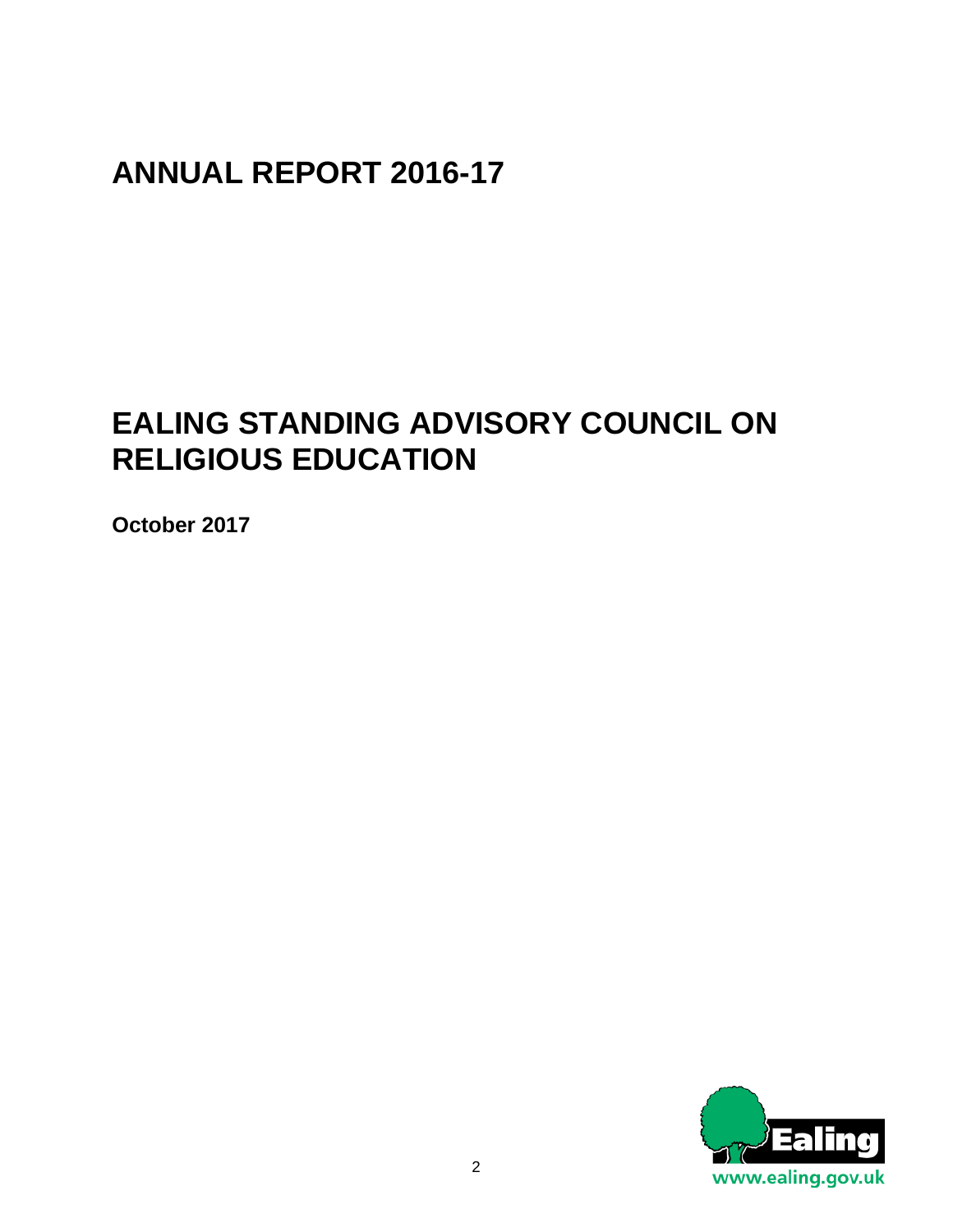

## **Foreword**

I feel honoured and privileged to serve as the new Chair of Ealing SACRE, having taken up the role in May 2017. As a former member, this is a new chapter in my involvement with Ealing's SACRE and I look forward to working with everyone.

I would like to thank SACRE members who have now retired from the Committee. Councillor Anthony Kelly, the previous Chair of SACRE, and Nora Leonard, former SACRE consultant, both of whom made a sterling effort in developing SACRE. We also said goodbye to Councillors Gulaid and Kumar and our long-standing Buddhist representative, Dr. Amarasinghe.

Turning now to the team who will carry on the work of SACRE, I would like to extend a warm welcome to those members who have recently begun their involvement with Ealing SACRE. Among our new members we are fortunate to have Lesley Prior, as our new consultant, Councillors Roz Reece and Munir Ahmed, and Mr Luxman Dissanayake, our new Buddhist member.

Over the last municipal year, Havelock Primary School and Wolf Fields Primary School have renewed their determinations, and we had a chance to hear their cases made directly by their Headteachers and representatives.

More recently in responding to the NASACRE survey questions, the committee had an opportunity to consider its practice as a SACRE and to reflect on past developments as well as to think about future developments.

As the conversation in the Religious Education world about its present settlement –with important repercussions for the SACREs—continues, this year we will be considering significant reports that have recently been published, among them the 'Interim Report: Religious Education for All' authored by The Commission on Religious Education, as well as the National Association of Teachers' of Religious Education (NATRE) 'Analysis of the Provision for Religious Education in Primary Schools'.

### **Cllr Charan Sharma**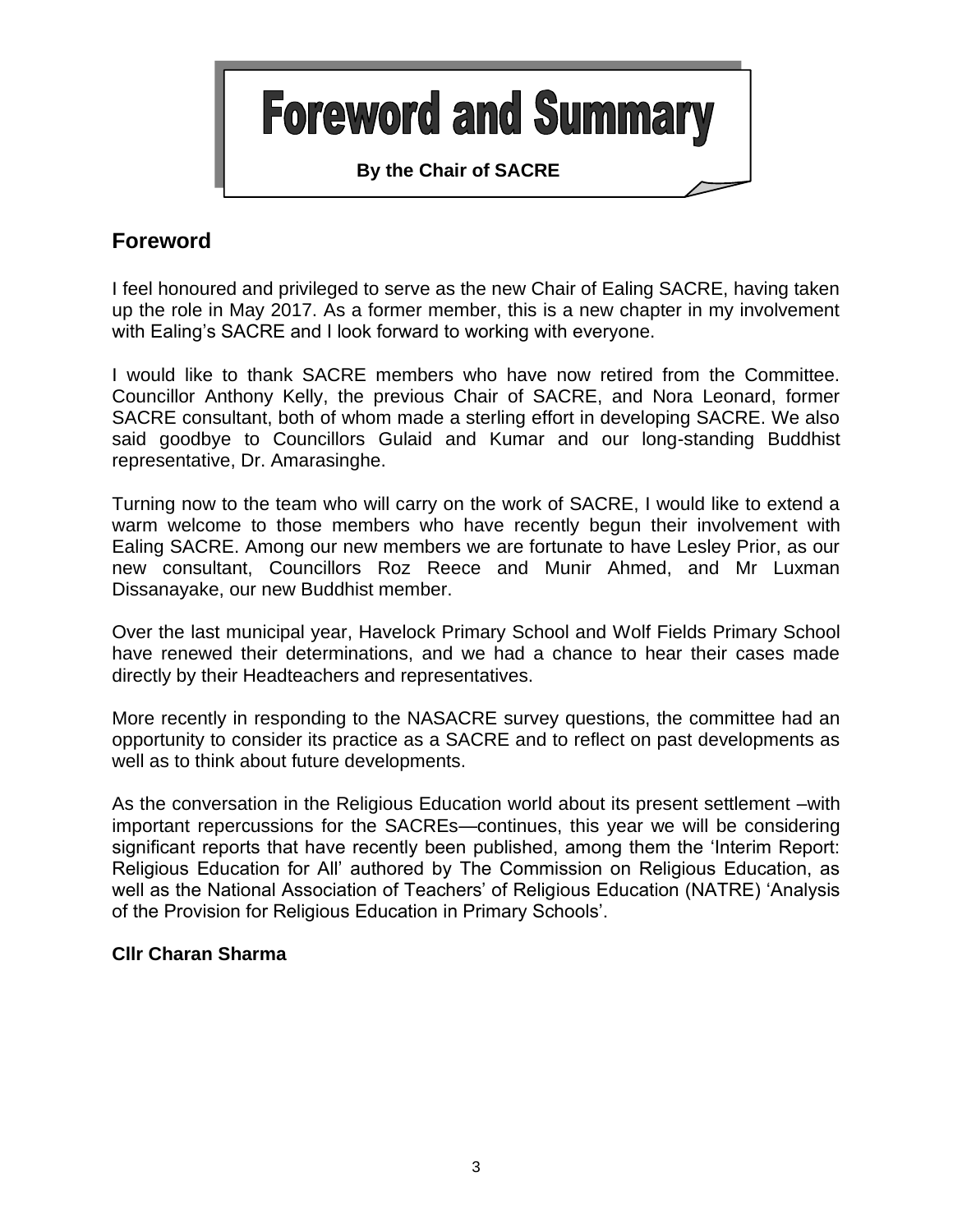### **LONDON BOROUGH OF EALING**

## **ANNUAL REPORT OF EALING STANDING ADVISORY COUNCIL ON RELIGIOUS EDUCATION 2016 - 17**

## **1.0RELIGIOUS EDUCATION**

### **1.1Agreed Syllabus**

The Agreed Syllabus for Religious Education in the London Borough of Ealing was produced in 2014 and is called **Sowing the Seeds of the Future: An Exploration of Human Beliefs and Values**. This syllabus was unanimously approved by the Agreed Syllabus Conference on 8th July 2014 and ratified by LB of Ealing Cabinet on 22<sup>nd</sup> July, to be implemented in LB Ealing community schools from September 2014.

The document is available via:

[https://www.egfl.org.uk/sites/default/files/imported/categories/teaching/curri](https://www.egfl.org.uk/sites/default/files/imported/categories/teaching/curriculum/subjects/re/re_curric/recurric_docs/Sowing_the_seeds_July14.pdf) [culum/subjects/re/re\\_curric/recurric\\_docs/Sowing\\_the\\_seeds\\_July14.pdf](https://www.egfl.org.uk/sites/default/files/imported/categories/teaching/curriculum/subjects/re/re_curric/recurric_docs/Sowing_the_seeds_July14.pdf)

It remains the legally binding document for all local authority maintained and voluntary controlled schools in the Borough.

Schools are required to teach all of the units prescribed by the syllabus, but must fill any gaps with their own school-based units. Most of the prescribed units build on tried and tested materials from the previous syllabus, but several new units were added in Key Stages 2 and 3.

It should be noted that the schemes of work are posted at: [https://www.egfl.org.uk/school-effectiveness/teaching-and](https://www.egfl.org.uk/school-effectiveness/teaching-and-learning/curriculum/curriculum-subjects/religious-education)[learning/curriculum/curriculum-subjects/religious-education](https://www.egfl.org.uk/school-effectiveness/teaching-and-learning/curriculum/curriculum-subjects/religious-education)

These are examples only; they are not prescriptive, and teachers are welcome to amend and adapt them in accordance with the requirements of the syllabus.

### **1.2 Standards in RE**

SACRE used to monitor standards in RE by carrying out an annual analysis of OFSTED reports. In 2016-17, SACRE members continued to regret the fact that current OFSTED arrangements make it extremely difficult for them to carry out this statutory duty, as the necessary evidence is no longer available. SACRE members therefore sought other ways in which to monitor standards in RE, such as supporting RE teachers in LA schools and also considered whether or not to monitor the RE aspects of school websites in the future.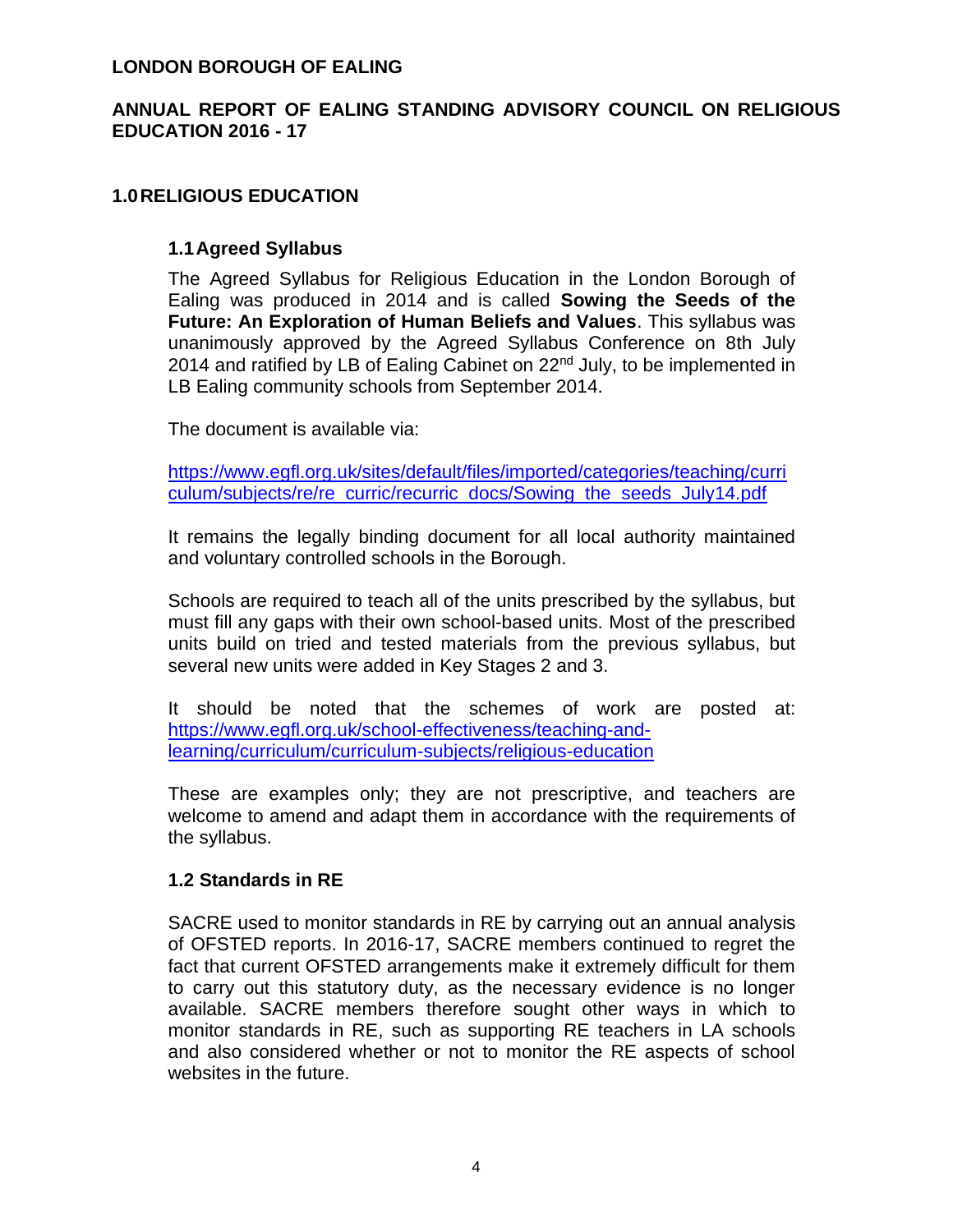## **2.0 IN-SERVICE TRAINING: RELIGIOUS EDUCATION AND COLLECTIVE WORSHIP**

## **2.1 Short Courses**

The Authority offers a basic programme of in-service training.

SACRE members were pleased to note that there continue to be termly meetings for Subject Leaders for RE in primary and special schools. These have been delivered by various colleagues, including Lesley Prior, Religious Education Consultant and LDBS Adviser for RE in Community. Lesley also supports the work of the LB of Ealing SACRE. During 2016 - 17, these meetings took place at Ealing Education Centre on:

- **8 th March 2017**
- **10th May 2017**

Participants were given opportunities to:

- develop their knowledge and understanding of different approaches to Religious Education and consider ways in which teaching and learning in the subject can be enhanced in their schools
- analyse the current legal requirements for RE in the LB of Ealing in relation to the the agreed syllabus and identify a variety of approaches to enable their schools to meet its requirements
- consider the interface between these religions and beliefs and school life, the challenges these create, the rights of children, schools and parents and possible strategies for resolving relevant issues in a practical and sensitive way
- learn about issues in RE at a national level and to discuss the challenges posed by these for RE in the LB of Ealing and their own specific contexts.

Feedback from these meetings is positive.

### **2.2 Additional Training**

The RE Consultant has provided one to one support for RE Coordinators in various schools. She was also available to answer queries by telephone or email.

### **3.0 COMPLAINTS**

No complaints on either Religious Education or Collective Worship were referred to SACRE for investigation in the year 2016 – 17.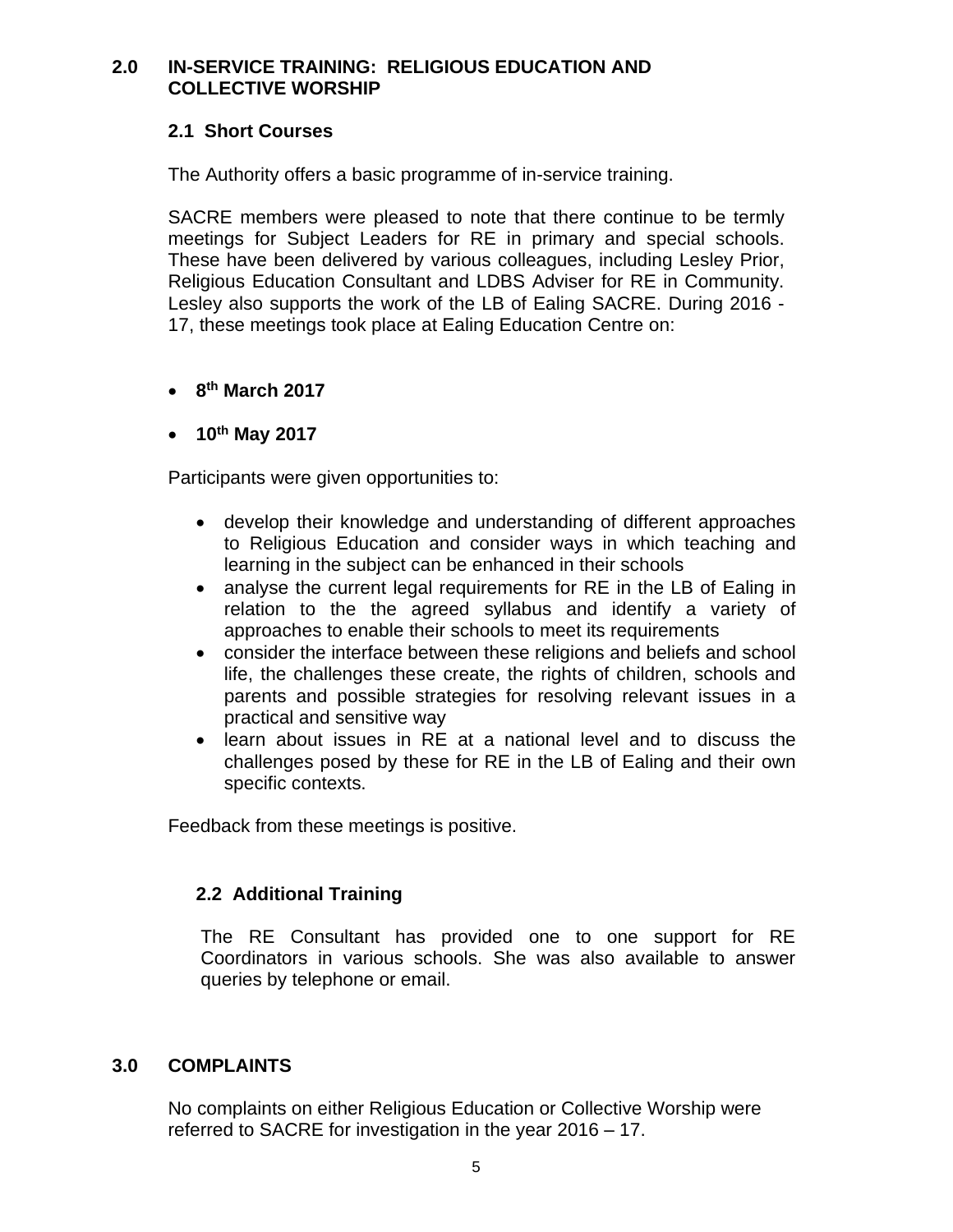## **4.0 COLLECTIVE WORSHIP**

### **4.1 Determinations**

A list of schools which have been granted Determinations will be found in Annex ?.

## **4.2 Determination Renewals**

The following determination renewals were granted during the academic year 2016 – 17:

- Havelock Primary School
- Wolf Fields Primary School

## **5.0 MATTERS CONSIDERED BY SACRE**

The following matters were considered by SACRE in the year 2016 - 17.

- the making Suburban Faith Project: [https://makingsuburbanfaith.wordpress.com](https://makingsuburbanfaith.wordpress.com/)
- a response to the Big NASACRE Survey
- guidance on meeting the needs of Muslim pupils and colleagues, particularly during Ramadan: [https://www.egfl.org.uk/sites/default/files/imported/categories/teachin](https://www.egfl.org.uk/sites/default/files/imported/categories/teaching/curriculum/subjects/re/_articles_docs/Muslim_pupils_guidance_Sep2016.pdf) [g/curriculum/subjects/re/\\_articles\\_docs/Muslim\\_pupils\\_guidance\\_Se](https://www.egfl.org.uk/sites/default/files/imported/categories/teaching/curriculum/subjects/re/_articles_docs/Muslim_pupils_guidance_Sep2016.pdf) [p2016.pdf](https://www.egfl.org.uk/sites/default/files/imported/categories/teaching/curriculum/subjects/re/_articles_docs/Muslim_pupils_guidance_Sep2016.pdf)

## **6.0 LINKS WITH OTHER BODIES**

The LB of Ealing SACRE is affiliated to The National Association of SACREs (NASACRE).

Lesley Prior, the Ealing SACRE Consultant attended the NASACRE AGM and Conference at The Hilton Hotel in York on 16th May 2017.

Full details and copies of the relevant presentations (including sound recordings of the main speeches) can be found at:

<http://www.nasacre.org.uk/conference-and-agm/2017>

The login details (see above) are required to access these presentations.

There were two key note speakers.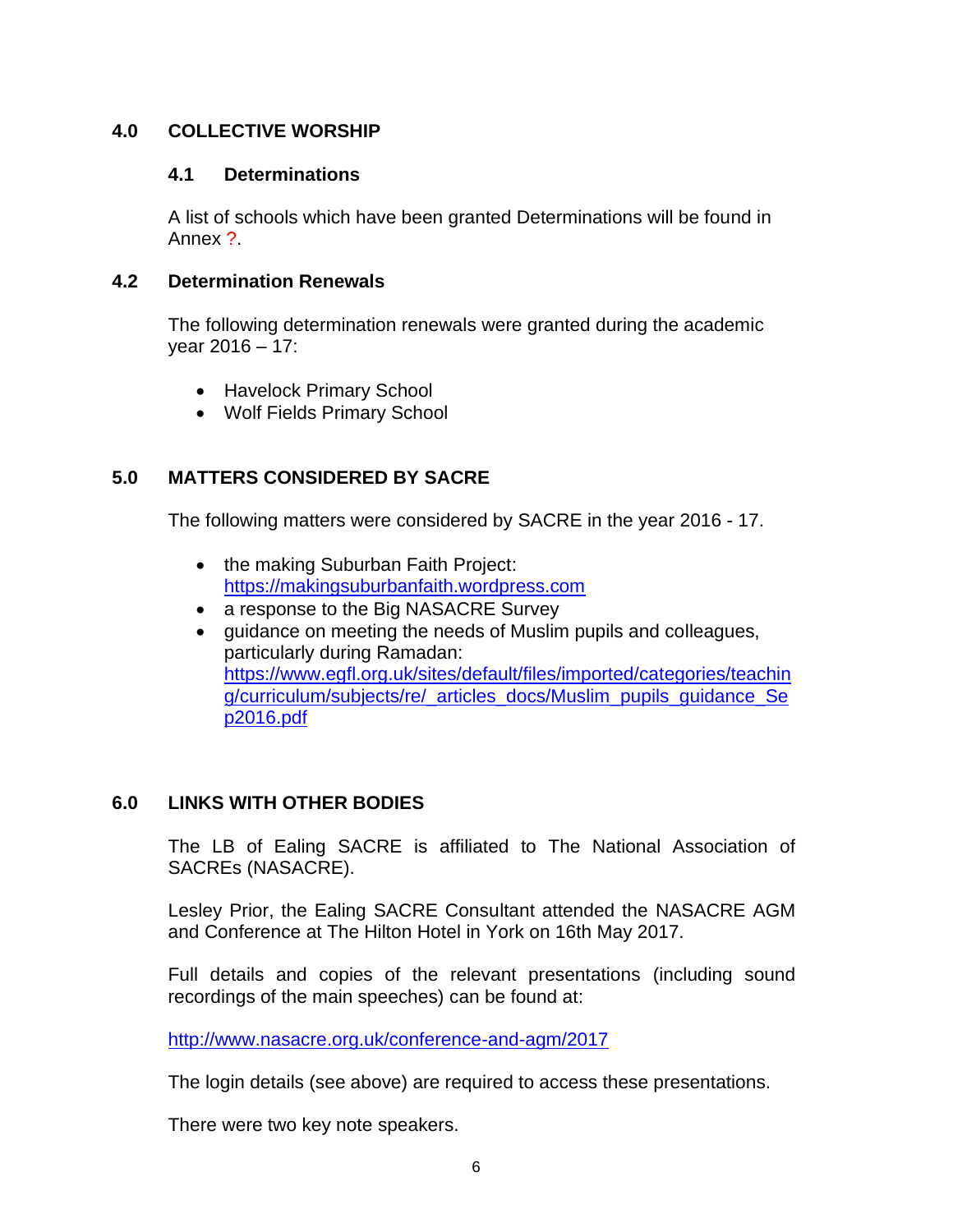**Dr Joyce Miller** is Associate Fellow in the Religions and Education Research Unit at the University of Warwick (WRERU). In 2007 she retired as Head of Diversity and Cohesion at Education Bradford, prior to which she was a Senior Lecturer in Religious Studies at the University of Wolverhampton. Joyce has taught in secondary schools in Coventry and Northumberland. She is a former Chair of the RE Council, AREIAC, Bradford SACRE and the Schools Linking Network.

Joyce is one of the Commissioners appointed by the RE Council to review the legal, education and policy frameworks for RE.

**Prof Aaqil Ahmed** is the only person to have been both BBC and Channel 4 Head of Religion and Ethics. He grew up in the north of England and is a practising Muslim. He is a Professor at the School of Media and Performing Arts, University of Bolton and a Board member of various organisations including The Prince's Trust mentoring charity, Mosaic. Aaqil has written on the subject of religious literacy, recently delivering contributory chapters to Open Democracy's 'Rethinking the BBC' and Lapido Media's 'Religious Literacy for Journalists Handbook'.

Aaqil explained why religion and ethics are so important in today's world, and how to present the issues fearlessly but fairly without creating phony controversy: *"The subject matter is so rich, you don't need to be that foolish and set out to do it. You just need to tell the most important stories that are relevant today."*

The Rt Hon Charles Clarke' (speaker at the NASACRE AGM in 2015) is Patron of NASACRE and attended this year's event too. He participated in a panel session with other speakers at the end of the day.

Lesley Prior, RE Consultant, is former Chair of NASACRE (2013-15) and now Assistant to the NASACRE Executive Group.

Lesley is also a member of many other RE professional bodies and shares information from them at SACRE Meetings.

#### **7.0 CHANGES IN MEMBERSHIP**

Cllr Anthony Kelly stepped down as Chair of Ealing SACRE during the year. He steered SACRE Meetings with interest and skill and SACRE members extended their warm thanks to him for all he contributed to their work together.

Cllr Charan Sharma became the new Chair of SACRE in Cllr Kelly's place and already brings a wealth of commitment and enthusiasm to the role.

During the year, regular SACRE Clerk Paula Portas was on maternity leave and in her absence, the role was ably covered by Ray Simpson. SACRE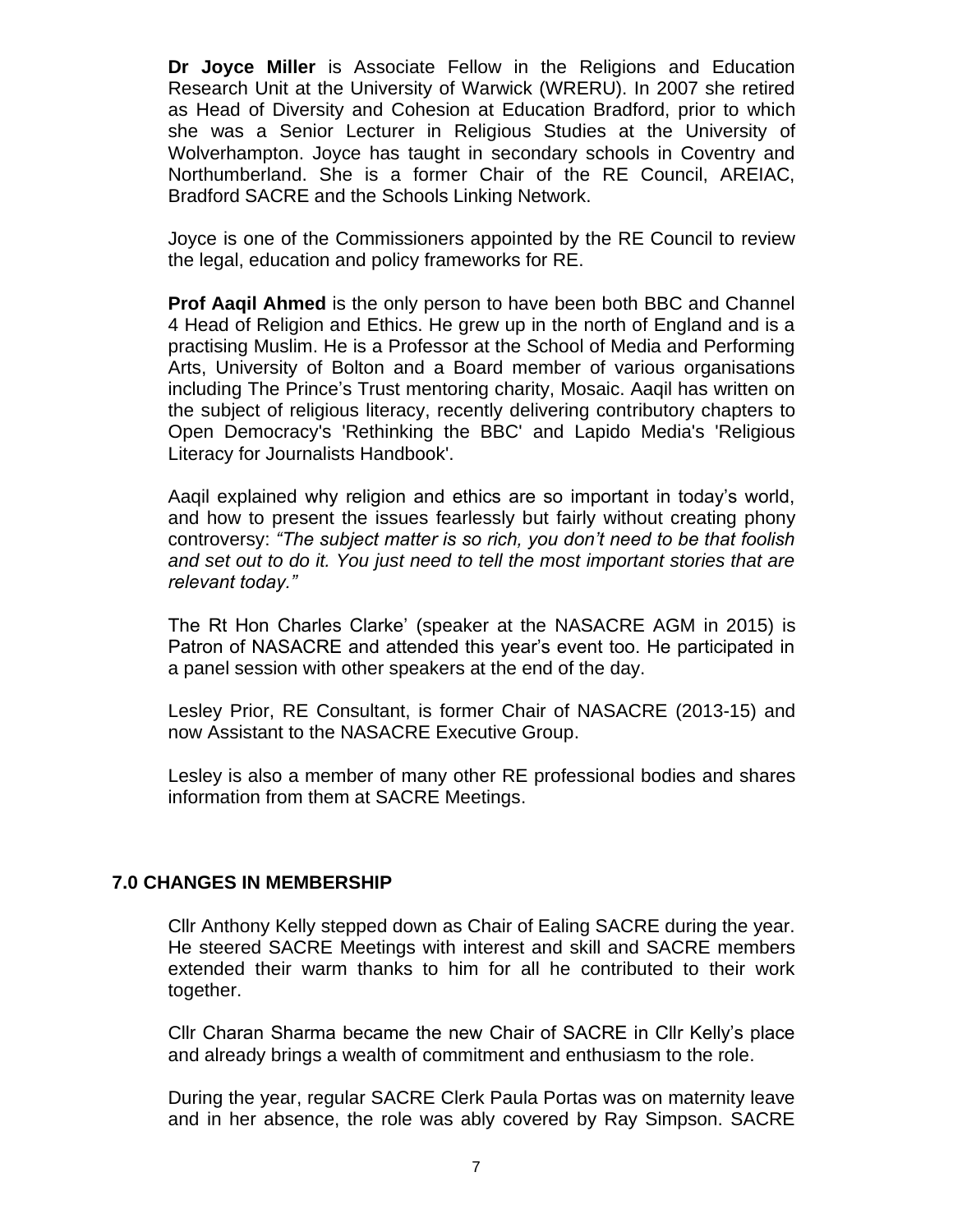extends its thanks to him for all his work on its behalf and looks forward to welcoming back Paula in the new academic year.

In December 2016, the SACRE Consultant Nora Leonard retired. At her final SACRE Meeting in November 2016, members paid tribute to her. It was noted that Nora had succeeded in bringing together the very diverse group of people present in SACRE and had brought enormous value to the SACRE community. This was because Nora had embodied the importance of valuing one another. It was noted that Nora achievements at Ealing SACRE were of huge significance and she was commended by everyone for all she had brought to her role.

Lesley Prior, RE Adviser for Community Schools at the London Diocesan Board for Schools was employed on a consultancy basis from January 2017 to support the work of SACRE.

## **8.0 SACRE CONTACT OFFICERS 2016 – 17**

Cllr Charan Sharma, SACRE Chair, [SharmaC@ealing.gov.uk](mailto:SharmaC@ealing.gov.uk) Paula Portas, SACRE Clerk, [PortasP@ealing.gov.uk](mailto:PortasP@ealing.gov.uk) Lesley Prior, SACRE Consultant, [lesley.prior@london.anglican.org](mailto:lesley.prior@london.anglican.org)

### **9.0 MEETINGS**

Meetings of SACRE were held on:

- **1 st November 2016** at Ealing Town Hall
- **23rd February 2017** at Ealing Town Hall
- **22nd June 2017** at Ealing Town Hall

 The Local Authority Adviser, the Chair, the Clerk and the Consultant also met between meetings where and when necessary.